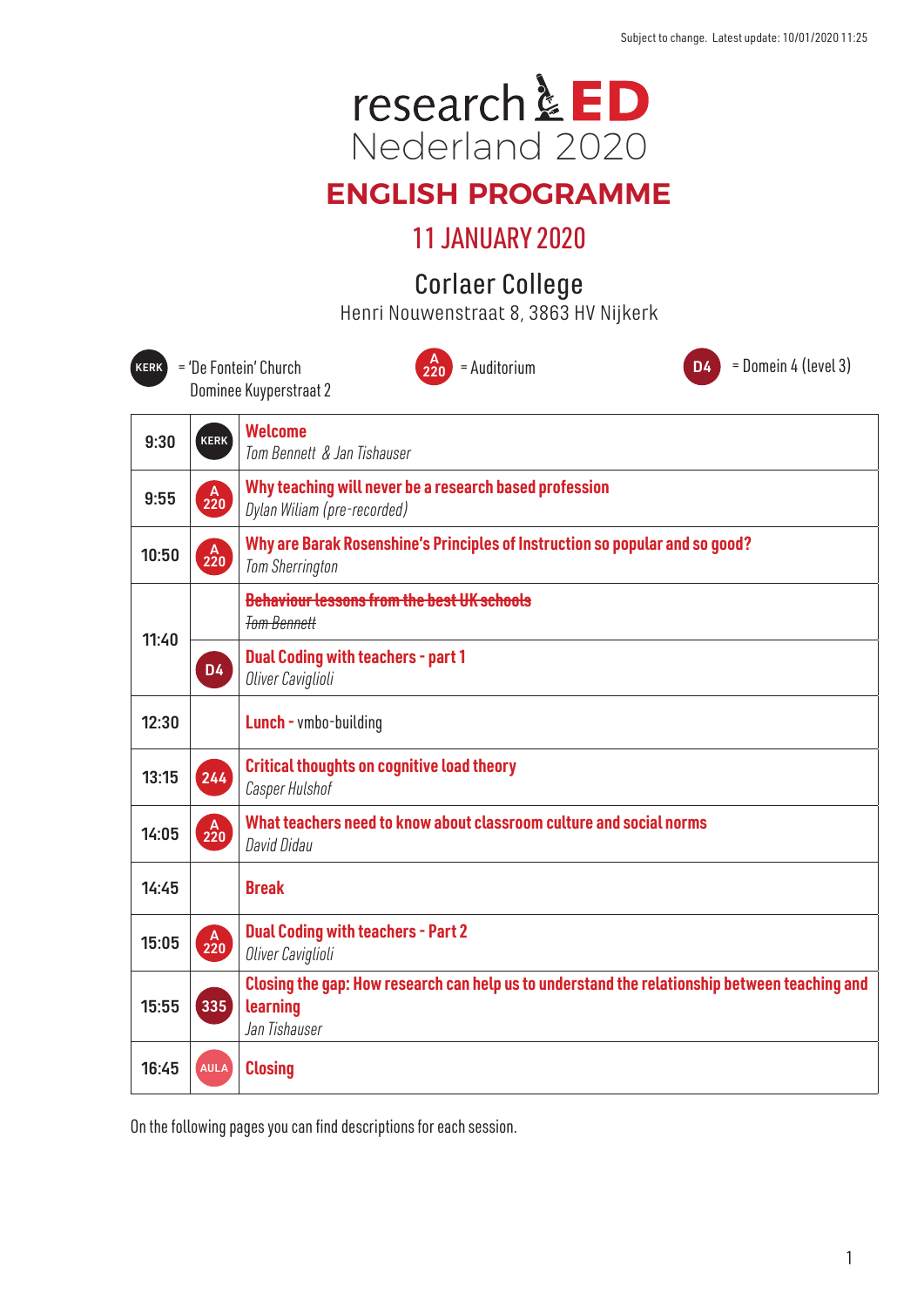# **SESSION 1 – 9:55-10:35**



### **Why teaching will never be a research based profession**

*Dylan Wiliam* Research juggernaut Dylan Wiliam explains where the teacher stands in research based education.

## **SESSION 2 – 10:50-11:30**



#### **Why are Barak Rosenshine's Principles of Instruction so popular and so good?**

#### *Tom Sherrington*

Barak Rosenshine's Principles of Instruction are a set of 10 ideas that characterise effective instructional practice. In recent years they have gained in popularity around the UK with some schools even adopting them as a core framework. Why is this? In this session we will explore what the principles are, how teachers can apply them in practice and discuss the reasons for their popularity.

# **SESSION 3 – 11:40-12:20**

#### **Tom Bennett's session has been cancelled.**

#### **Behaviour lessons from the best UK schools**

*Tom Bennett*

In this session Tom will outline the most effective strategies that schools (and classrooms) utilised in order to create safe, calm and nurturing environments were students and staff could all flourish. Behaviour is closely connected to the classroom culture, and the school leaders need to be the conscious architects of that culture. When this happens, everything is possible.



### **Dual Coding with Teachers - Part 1**

#### *Oliver Caviglioli*

There are two major reasons why dual coding works in the classroom. One it addresses the problem of the vanishing words in teacher explanations, and, two, it offers an easier route to understanding meaning than words alone. We will both experience what this feels like, as well as learn the research behind these situations. Then, a solution. I will teach the participants a topic that is unfamiliar to them such that they will demonstrate perfect recall by virtue of a sequence of activities based around peer explanation and embodied cognition.

# **LUNCH BREAK 12:30 - 13:05**